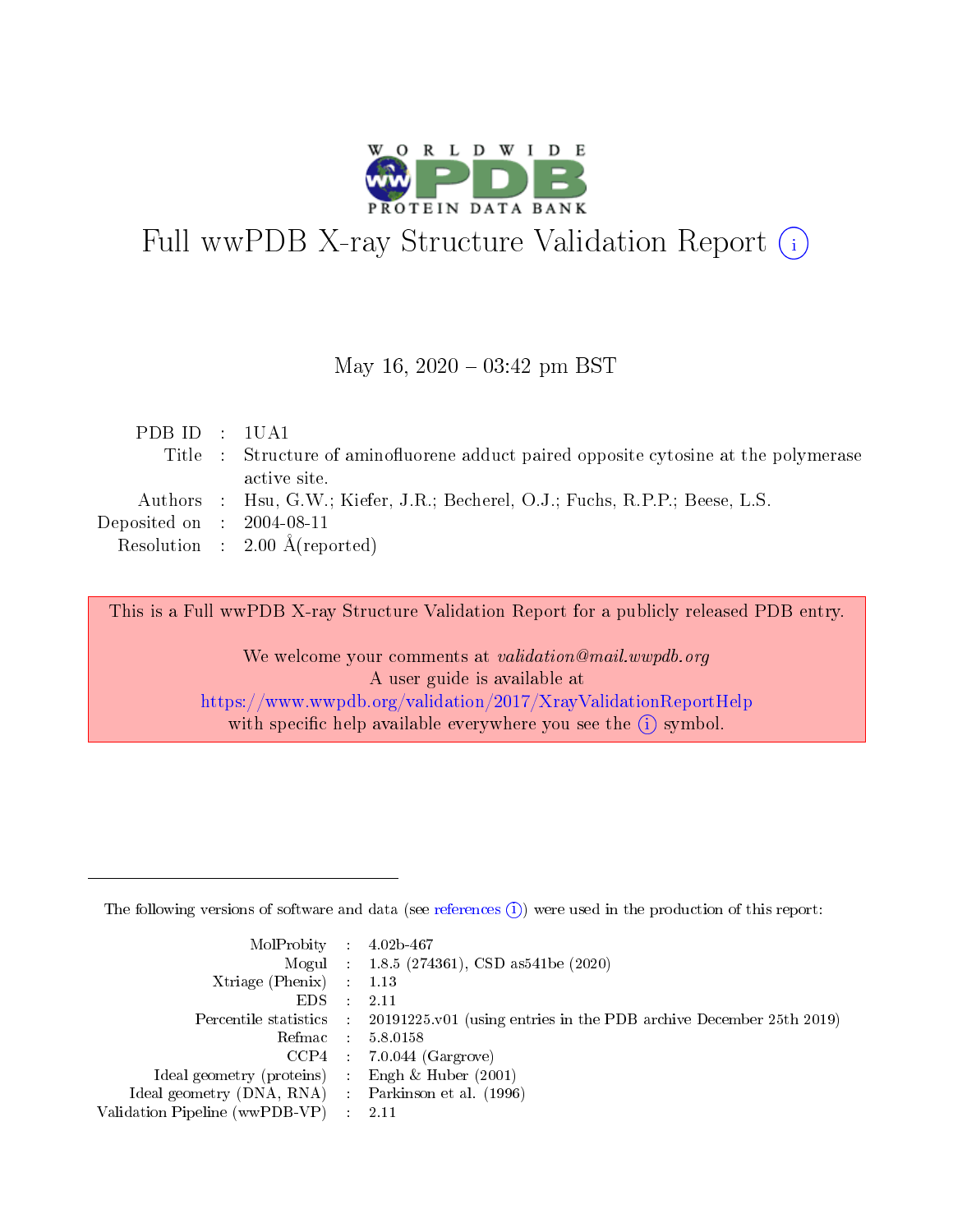# 1 [O](https://www.wwpdb.org/validation/2017/XrayValidationReportHelp#overall_quality)verall quality at a glance  $(i)$

The following experimental techniques were used to determine the structure: X-RAY DIFFRACTION

The reported resolution of this entry is 2.00 Å.

Percentile scores (ranging between 0-100) for global validation metrics of the entry are shown in the following graphic. The table shows the number of entries on which the scores are based.



| Metric                | Whole archive<br>$(\#\text{Entries})$ | Similar resolution<br>$(\#\text{Entries}, \, \text{resolution range}(\textup{\AA}))$ |
|-----------------------|---------------------------------------|--------------------------------------------------------------------------------------|
| $R_{free}$            | 130704                                | 8085 (2.00-2.00)                                                                     |
| Clashscore            | 141614                                | $9178(2.00-2.00)$                                                                    |
| Ramachandran outliers | 138981                                | $9054(2.00-2.00)$                                                                    |
| Sidechain outliers    | 138945                                | $9053(2.00-2.00)$                                                                    |
| RSRZ outliers         | 127900                                | $7900(2.00-2.00)$                                                                    |

The table below summarises the geometric issues observed across the polymeric chains and their fit to the electron density. The red, orange, yellow and green segments on the lower bar indicate the fraction of residues that contain outliers for  $>=3, 2, 1$  and 0 types of geometric quality criteria respectively. A grey segment represents the fraction of residues that are not modelled. The numeric value for each fraction is indicated below the corresponding segment, with a dot representing fractions  $\epsilon=5\%$  The upper red bar (where present) indicates the fraction of residues that have poor fit to the electron density. The numeric value is given above the bar.

| $\text{Mol}$ | $\vert$ Chain $\vert$ Length | Quality of chain |     |
|--------------|------------------------------|------------------|-----|
|              |                              | 27%              |     |
|              |                              | 82%              | 18% |
|              |                              | 14%              |     |
|              | 14                           | 21%<br>64%       | 14% |
|              |                              | 5%               |     |
|              | 580                          | 85%              | 14% |

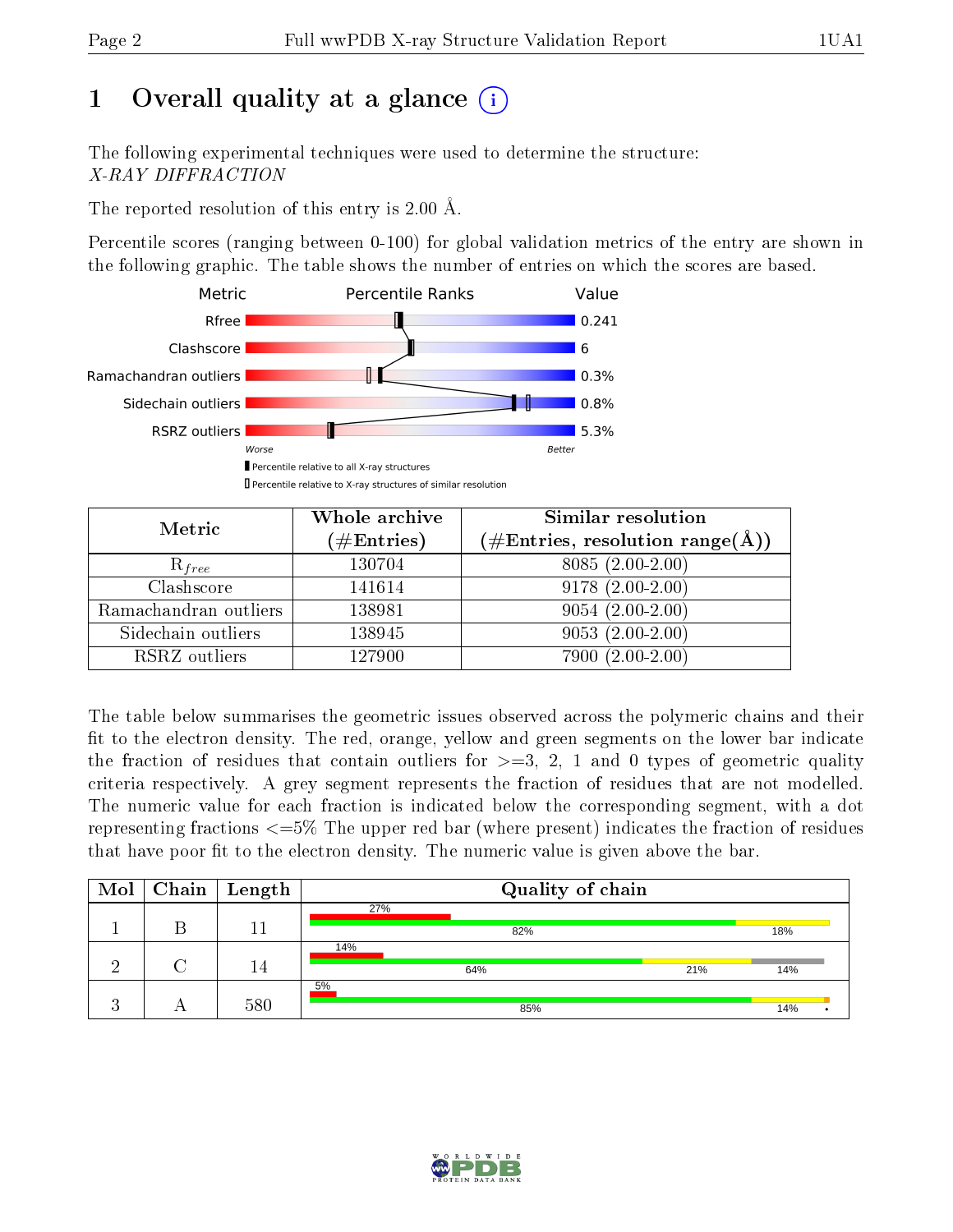# 2 Entry composition (i)

There are 6 unique types of molecules in this entry. The entry contains 5607 atoms, of which 0 are hydrogens and 0 are deuteriums.

In the tables below, the ZeroOcc column contains the number of atoms modelled with zero occupancy, the AltConf column contains the number of residues with at least one atom in alternate conformation and the Trace column contains the number of residues modelled with at most 2 atoms.

Molecule 1 is a DNA chain called DNA primer strand.

| Mol | Chain   Residues | Atoms        |         |     | ZeroOcc   AltConf   Trace |  |  |  |
|-----|------------------|--------------|---------|-----|---------------------------|--|--|--|
|     |                  | Total<br>230 | $109\,$ | -47 | -64                       |  |  |  |

• Molecule 2 is a DNA chain called DNA template strand with aminofluorene adduct.

| Mol | Chain   Residues | $\rm{Atoms}$          |       |    | $\text{ZeroOcc} \mid \text{AltConf} \mid \text{Trace}$ |  |  |  |
|-----|------------------|-----------------------|-------|----|--------------------------------------------------------|--|--|--|
|     | 12               | $_{\rm Total}$<br>235 | l 14. | 39 |                                                        |  |  |  |

• Molecule 3 is a protein called DNA polymerase I.

| Mol | Chain   Residues | $\rm{Atoms}$        |          |  |     | $\text{ZeroOcc} \mid \text{AltConf} \mid \text{Trace}$ |  |  |
|-----|------------------|---------------------|----------|--|-----|--------------------------------------------------------|--|--|
|     | 580              | $\rm Total$<br>4650 | 2956 807 |  | 870 |                                                        |  |  |

• Molecule 4 is 2-AMINOFLUORENE (three-letter code: AF) (formula:  $C_{13}H_{11}N$ ).



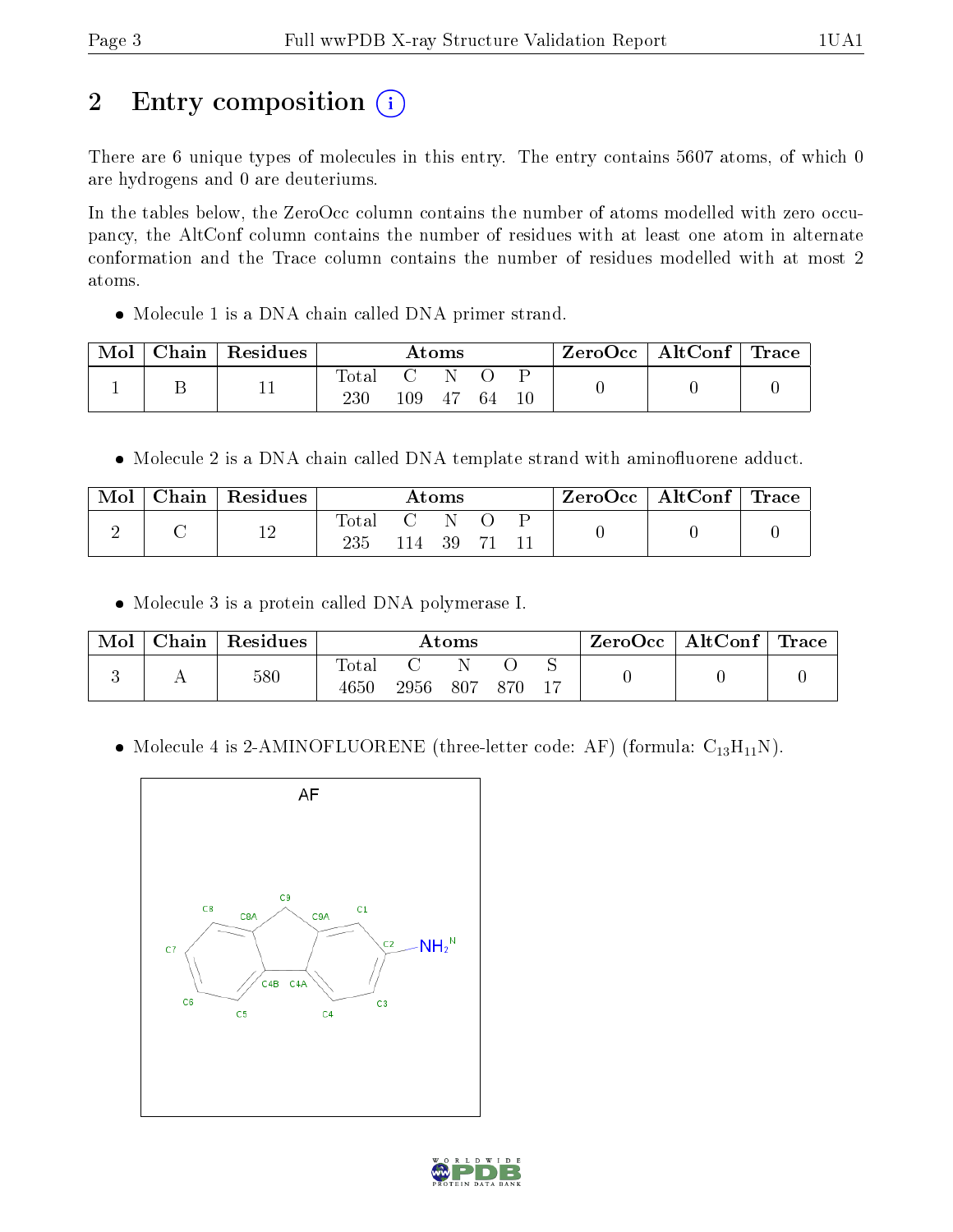|  | $\mid$ Mol $\mid$ Chain $\mid$ Residues $\mid$ | Atoms               |  |  | ' ZeroOcc   AltConf |  |
|--|------------------------------------------------|---------------------|--|--|---------------------|--|
|  |                                                | $\rm Total \quad C$ |  |  |                     |  |

 $\bullet$  Molecule 5 is SULFATE ION (three-letter code: SO4) (formula:  $\mathrm{O}_4\mathrm{S}) .$ 



| Mol | Chain Residues | Atoms                       | $ZeroOcc$   AltConf |
|-----|----------------|-----------------------------|---------------------|
| h   |                | Total O S<br>$\overline{5}$ |                     |
| .5  |                | Total O S<br>5              |                     |
| h   |                | Total O S                   |                     |

 $\bullet\,$  Molecule 6 is water.

|        | $Mol$   Chain   Residues | Atoms                          | $ZeroOcc \   \ AltConf$ |
|--------|--------------------------|--------------------------------|-------------------------|
| В      | 13                       | Total O<br>13<br>13            |                         |
| $\cap$ | 19                       | Total<br>$\circ$<br>19<br>19   |                         |
|        | 431                      | Total<br>$\circ$<br>431<br>431 |                         |

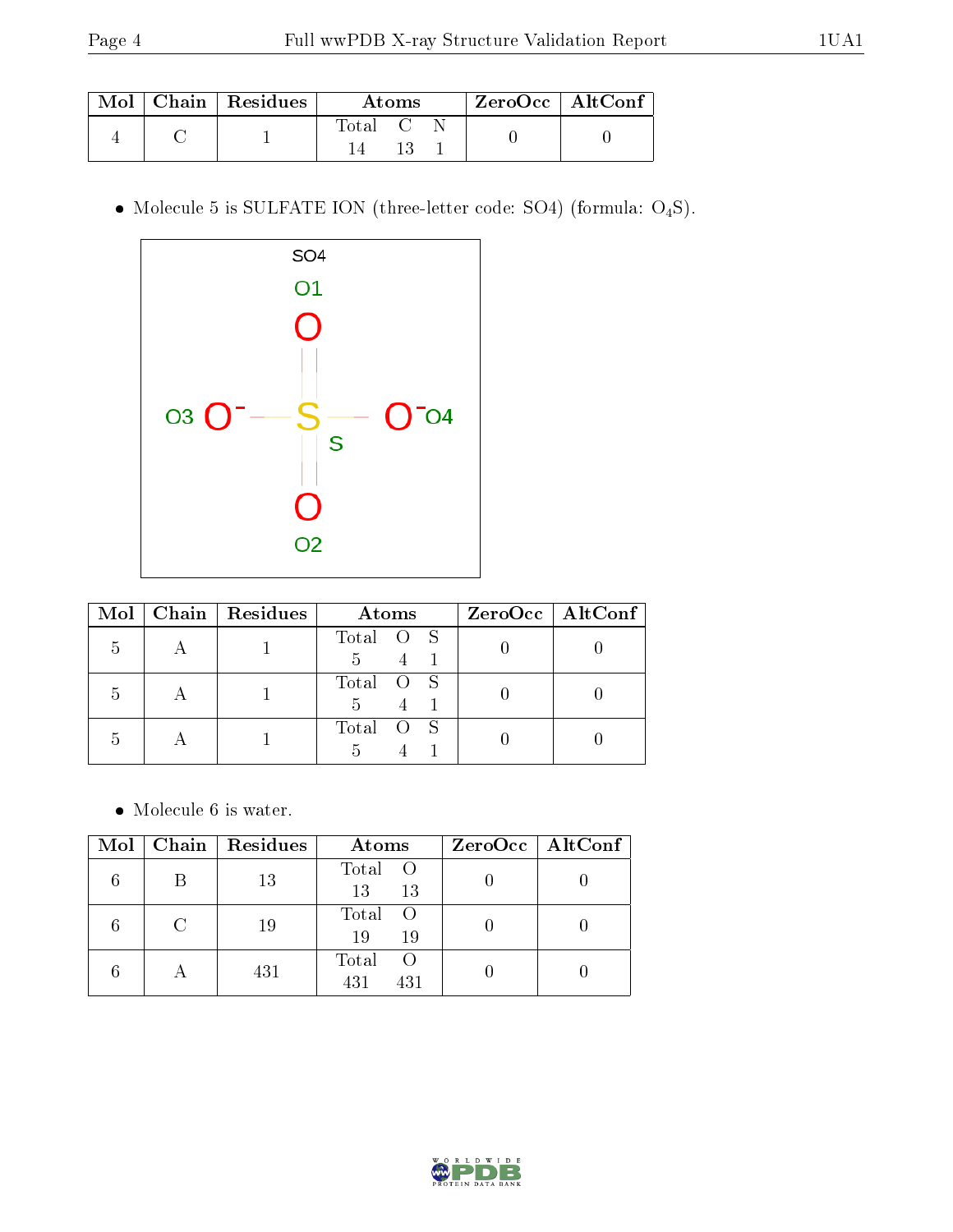# 3 Residue-property plots  $(i)$

These plots are drawn for all protein, RNA and DNA chains in the entry. The first graphic for a chain summarises the proportions of the various outlier classes displayed in the second graphic. The second graphic shows the sequence view annotated by issues in geometry and electron density. Residues are color-coded according to the number of geometric quality criteria for which they contain at least one outlier: green  $= 0$ , yellow  $= 1$ , orange  $= 2$  and red  $= 3$  or more. A red dot above a residue indicates a poor fit to the electron density (RSRZ  $> 2$ ). Stretches of 2 or more consecutive residues without any outlier are shown as a green connector. Residues present in the sample, but not in the model, are shown in grey.



• Molecule 1: DNA primer strand

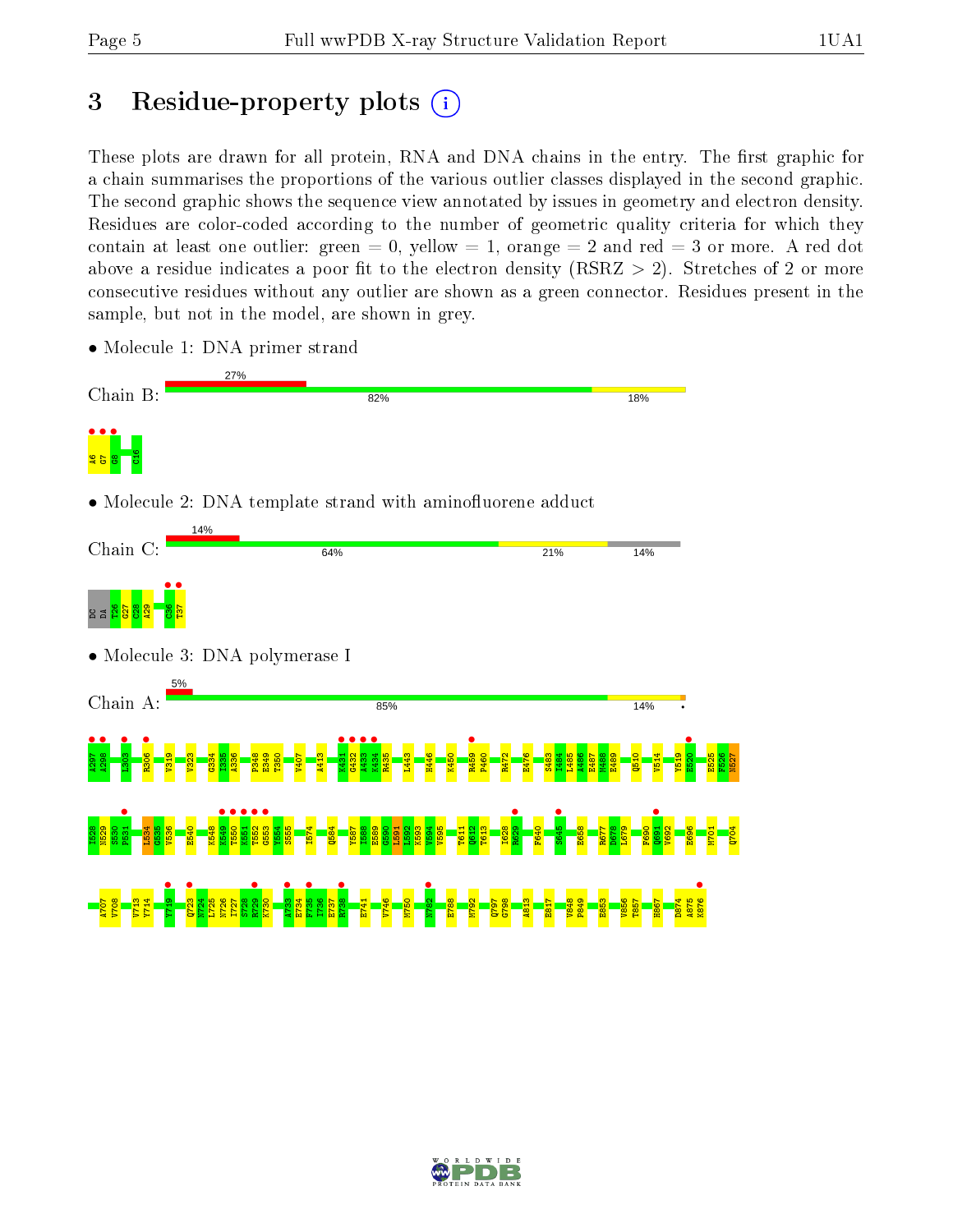# 4 Data and refinement statistics  $(i)$

| Property                                                   | Value                                                         | Source     |
|------------------------------------------------------------|---------------------------------------------------------------|------------|
| Space group                                                | P 21 21 21                                                    | Depositor  |
| Cell constants                                             | $93.44\overline{A}$ $105.47\overline{A}$<br>$87.64\text{\AA}$ | Depositor  |
| a, b, c, $\alpha$ , $\beta$ , $\gamma$                     | $90.00^{\circ}$ $90.00^{\circ}$<br>$90.00^\circ$              |            |
| Resolution $(A)$                                           | 2.00<br>33.70<br>$\equiv$ .                                   | Depositor  |
|                                                            | $33.70 = 2.00$                                                | <b>EDS</b> |
| % Data completeness                                        | $95.5(33.70-2.00)$                                            | Depositor  |
| (in resolution range)                                      | $95.6$ $(33.70-2.00)$                                         | <b>EDS</b> |
| $R_{merge}$                                                | 0.08                                                          | Depositor  |
| $\mathrm{R}_{sym}$                                         | (Not available)                                               | Depositor  |
| $\langle I/\sigma(I) \rangle^{-1}$                         | 2.72 (at $2.00\text{\AA}$ )                                   | Xtriage    |
| Refinement program                                         | <b>CNS</b>                                                    | Depositor  |
| $R, R_{free}$                                              | 0.216<br>0.249<br>$\mathbf{A}$                                | Depositor  |
|                                                            | 0.209<br>0.241<br>$\ddot{\phantom{a}}$                        | DCC        |
| $R_{free}$ test set                                        | 2849 reflections $(5.04\%)$                                   | wwPDB-VP   |
| Wilson B-factor $(\AA^2)$                                  | 27.3                                                          | Xtriage    |
| Anisotropy                                                 | 0.069                                                         | Xtriage    |
| Bulk solvent $k_{sol}$ (e/Å <sup>3</sup> ), $B_{sol}(A^2)$ | $0.37$ , 48.8                                                 | <b>EDS</b> |
| L-test for twinning <sup>2</sup>                           | $< L >$ = 0.49, $< L^2 >$ = 0.32                              | Xtriage    |
| Estimated twinning fraction                                | No twinning to report.                                        | Xtriage    |
| $F_o, F_c$ correlation                                     | 0.94                                                          | <b>EDS</b> |
| Total number of atoms                                      | 5607                                                          | wwPDB-VP   |
| Average B, all atoms $(A^2)$                               | 31.0                                                          | wwPDB-VP   |

Xtriage's analysis on translational NCS is as follows: The largest off-origin peak in the Patterson function is  $3.99\%$  of the height of the origin peak. No significant pseudotranslation is detected.

<sup>&</sup>lt;sup>2</sup>Theoretical values of  $\langle |L| \rangle$ ,  $\langle L^2 \rangle$  for acentric reflections are 0.5, 0.333 respectively for untwinned datasets, and 0.375, 0.2 for perfectly twinned datasets.



<span id="page-5-1"></span><span id="page-5-0"></span><sup>1</sup> Intensities estimated from amplitudes.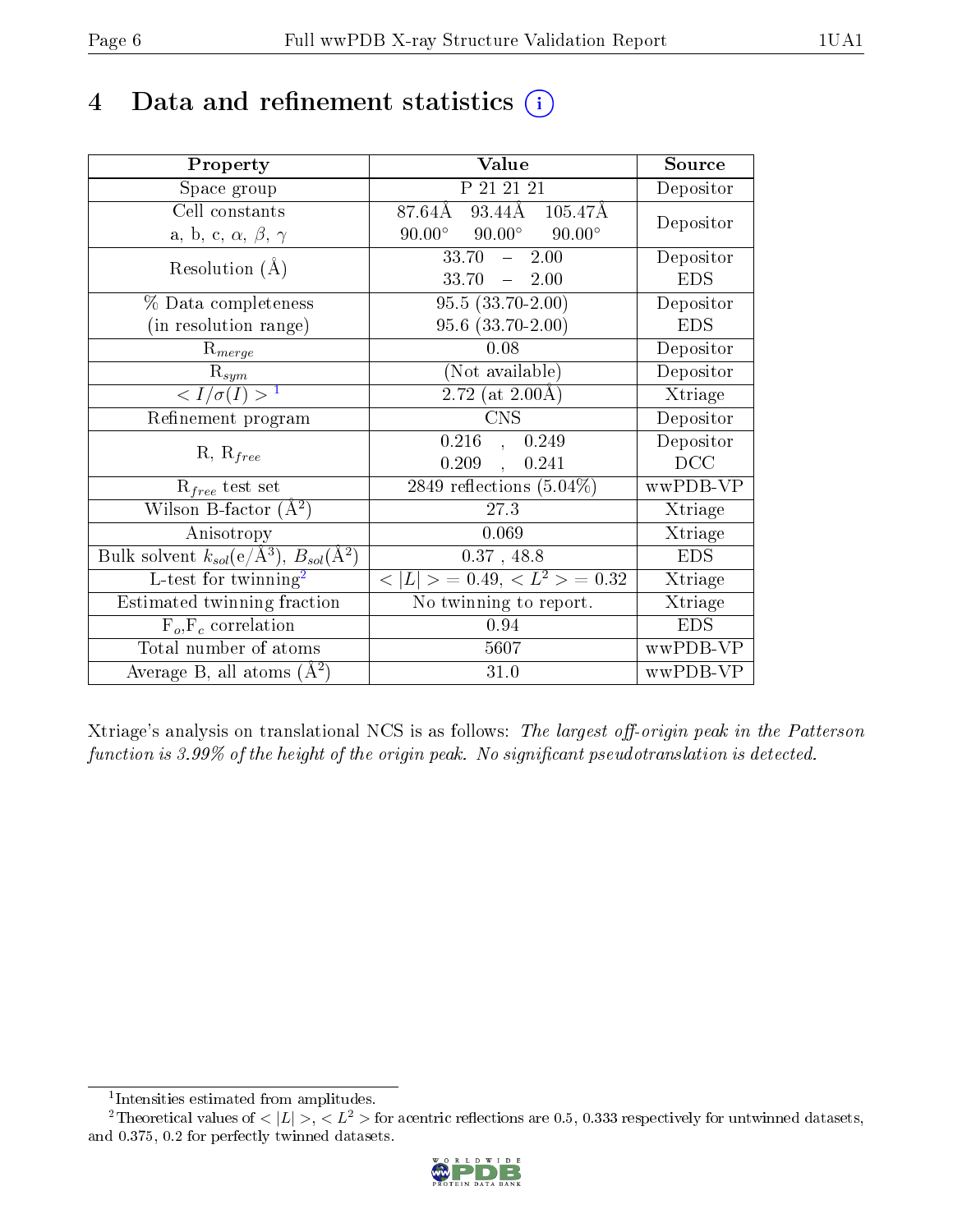# 5 Model quality  $(i)$

## 5.1 Standard geometry  $(i)$

Bond lengths and bond angles in the following residue types are not validated in this section: SO4, AF

The Z score for a bond length (or angle) is the number of standard deviations the observed value is removed from the expected value. A bond length (or angle) with  $|Z| > 5$  is considered an outlier worth inspection. RMSZ is the root-mean-square of all Z scores of the bond lengths (or angles).

| Mol          | Chain  |             | Bond lengths                 | Bond angles |             |  |
|--------------|--------|-------------|------------------------------|-------------|-------------|--|
|              |        | <b>RMSZ</b> | $\vert \# \vert Z \vert > 5$ | RMSZ        | # $ Z  > 5$ |  |
| $\mathbf{1}$ | В      | 0.36        | 0/259                        | 0.72        | 400         |  |
| 2            | $\cap$ | 0.39        | 0/261                        | 0.76        | 0/399       |  |
| 3            |        | 0.33        | /4734                        | 0.57        | 0/6398      |  |
| All          | ΑĦ     | 0.33        | 5254                         | 0.59        | 7197        |  |

There are no bond length outliers.

There are no bond angle outliers.

There are no chirality outliers.

There are no planarity outliers.

### $5.2$  Too-close contacts  $(i)$

In the following table, the Non-H and H(model) columns list the number of non-hydrogen atoms and hydrogen atoms in the chain respectively. The H(added) column lists the number of hydrogen atoms added and optimized by MolProbity. The Clashes column lists the number of clashes within the asymmetric unit, whereas Symm-Clashes lists symmetry related clashes.

| Mol |   |      | Chain   Non-H   $H (model)$ | H(added) |    | $Clashes$   Symm-Clashes |
|-----|---|------|-----------------------------|----------|----|--------------------------|
|     | R | 230  |                             | 125      | റ  |                          |
| 2   | C | 235  |                             | 137      |    |                          |
| ച   |   | 4650 |                             | 4701     | 56 |                          |
|     | C | 14   |                             | 10       |    |                          |
| 5   | Α | 15   |                             |          |    |                          |
| 6   |   | 431  |                             |          |    |                          |
| 6   | В | 13   |                             |          |    |                          |
| 6   | C | 19   |                             |          |    |                          |
|     |   | 5607 |                             | 4973     | 59 |                          |

The all-atom clashscore is defined as the number of clashes found per 1000 atoms (including

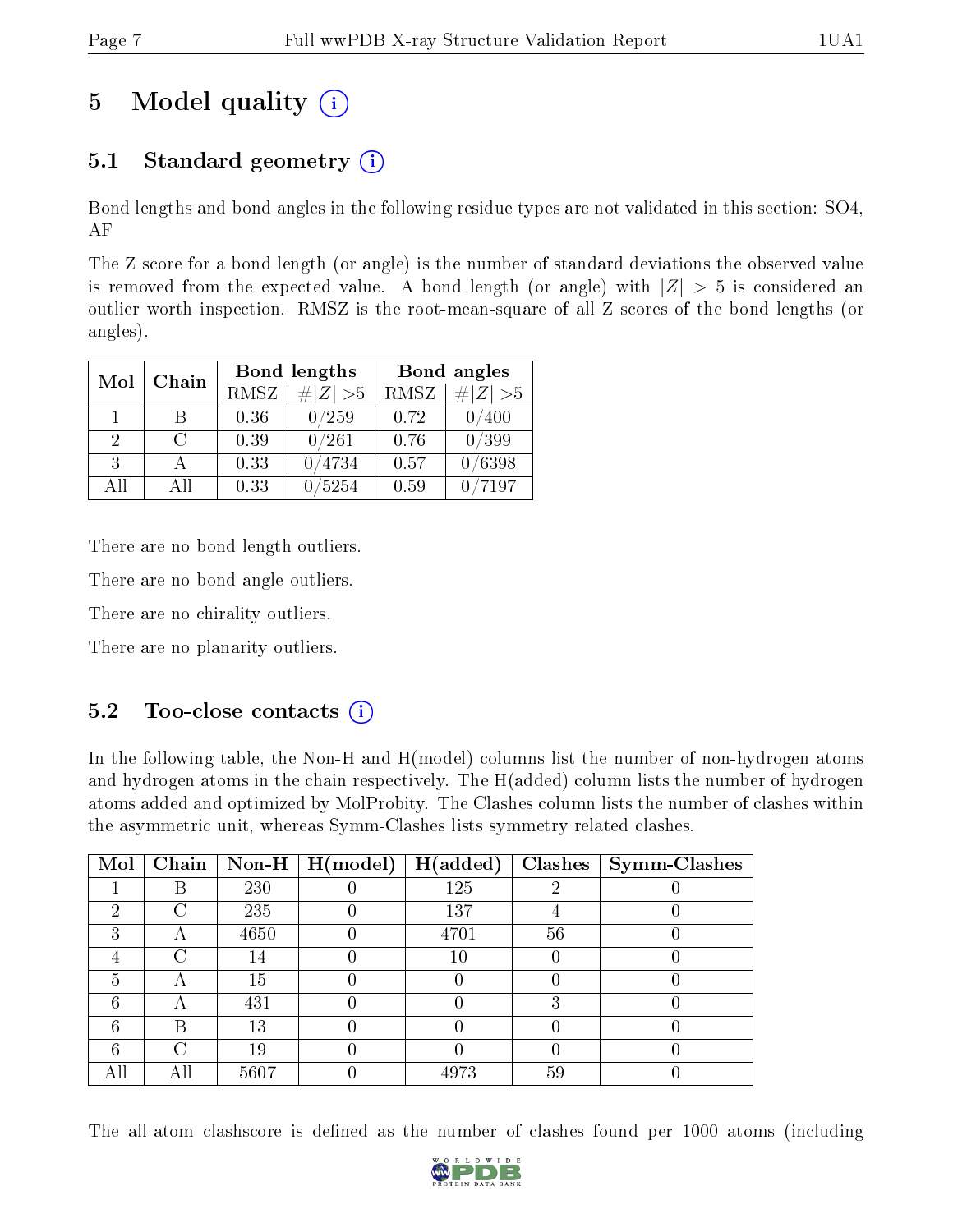hydrogen atoms). The all-atom clashscore for this structure is 6.

All (59) close contacts within the same asymmetric unit are listed below, sorted by their clash magnitude.

| Atom-1            | Atom-2                        | Interatomic      | Clash         |
|-------------------|-------------------------------|------------------|---------------|
|                   |                               | distance $(\AA)$ | overlap $(A)$ |
| 3:A:730:LYS:O     | 3:A:734:GLU:HG3               | 1.87             | 0.73          |
| 3:A:587:TYR:O     | 3:A:591:LEU:HB2               | 1.88             | 0.73          |
| 3:A:797:GLN:NE2   | 6:A:3103:HOH:O                | 2.13             | 0.70          |
| 3:A:690:PHE:CD2   | 3:A:701:MET:HE2               | 2.36             | 0.61          |
| 3:A:677:ARG:HB2   | 3:A:679:LEU:HD13              | 1.83             | 0.60          |
| 3:A:323:VAL:HG12  | 3:A:435:ARG:HH12              | 1.66             | 0.59          |
| 3:A:677:ARG:CB    | 3:A:679:LEU:HD13              | 2.33             | 0.59          |
| 3:A:813:ALA:O     | 3:A:817:GLU:HG3               | 2.03             | 0.59          |
| 3:A:750:MET:SD    | 3:A:792:MET:HB3               | 2.44             | 0.58          |
| 3:A:534:LEU:HD21  | 3:A:574:ILE:HD13              | 1.87             | 0.57          |
| 3:A:725:LEU:O     | 3:A:727:ILE:HG23              | 2.05             | 0.57          |
| 3:A:519:TYR:CD1   | 3:A:525:GLU:HA                | 2.40             | 0.56          |
| 3: A:536: VAL:O   | 3:A:540:GLU:HB2               | 2.06             | 0.55          |
| 3:A:856:VAL:HG12  | 3:A:857:THR:N                 | 2.22             | 0.55          |
| 1:B:6:DA:H61      | 2:C:37:DT:H3                  | 1.54             | 0.54          |
| 3:A:874:ASP:C     | 3:A:876:LYS:H                 | 2.10             | 0.54          |
| 3: A:788: GLU:O   | 3: A:792:MET:HG3              | 2.09             | 0.52          |
| 3:A:848:VAL:HB    | 3:A:849:PRO:HD3               | 1.90             | 0.52          |
| 3:A:472:ARG:HG2   | 3:A:472:ARG:HH11              | 1.74             | 0.52          |
| 3: A: 432: GLY: O | 3:A:435:ARG:HB2               | 2.10             | 0.52          |
| 2:C:27:DG:H2'     | 2:C:27:DG:N3                  | 2.25             | $0.52\,$      |
| 3:A:334:GLY:HA2   | 3:A:348:PRO:HD3               | 1.91             | 0.51          |
| 3:A:510:GLN:O     | 3:A:514:VAL:HG23              | 2.11             | 0.51          |
| 3:A:472:ARG:NH1   | 3:A:476:GLU:OE2               | 2.45             | 0.50          |
| 3:A:527:ASN:HD21  | 3:A:529:ASN:HB2               | 1.77             | 0.50          |
| 3:A:527:ASN:ND2   | 3:A:529:ASN:H                 | 2.10             | 0.49          |
| 2:C:27:DG:H1'     | 3:A:714:TYR:O                 | 2.13             | 0.48          |
| 3:A:550:THR:CG2   | $3:A:553.\overline{GLY:H}$    | 2.26             | 0.48          |
| 3:A:737:GLU:O     | 3:A:741:GLU:HG3               | 2.15             | 0.47          |
| 3:A:713:VAL:HG12  | $6: A:3103: \overline{HOH:O}$ | 2.14             | 0.47          |
| 3:A:707:ALA:HB3   | 3:A:725:LEU:HD21              | 1.96             | 0.47          |
| 3:A:692:VAL:HB    | 3:A:696:GLU:HB2               | 1.98             | 0.46          |
| 3:A:867:HIS:CG    | 3:A:876:LYS:OXT               | 2.69             | 0.46          |
| 3:A:704:GLN:O     | 3:A:708:VAL:HG23              | 2.15             | 0.46          |
| 3:A:589:GLU:O     | 3:A:593:LYS:HG3               | 2.15             | 0.46          |
| 3:A:319:VAL:HB    | 3:A:336:ALA:HB3               | 1.99             | 0.45          |
| 3:A:446:HIS:NE2   | 3:A:450:LYS:HD2               | 2.32             | 0.45          |
| 1:B:6:DA:H2"      | 1:B:7:DG:O5'                  | 2.17             | 0.45          |

Continued on next page...

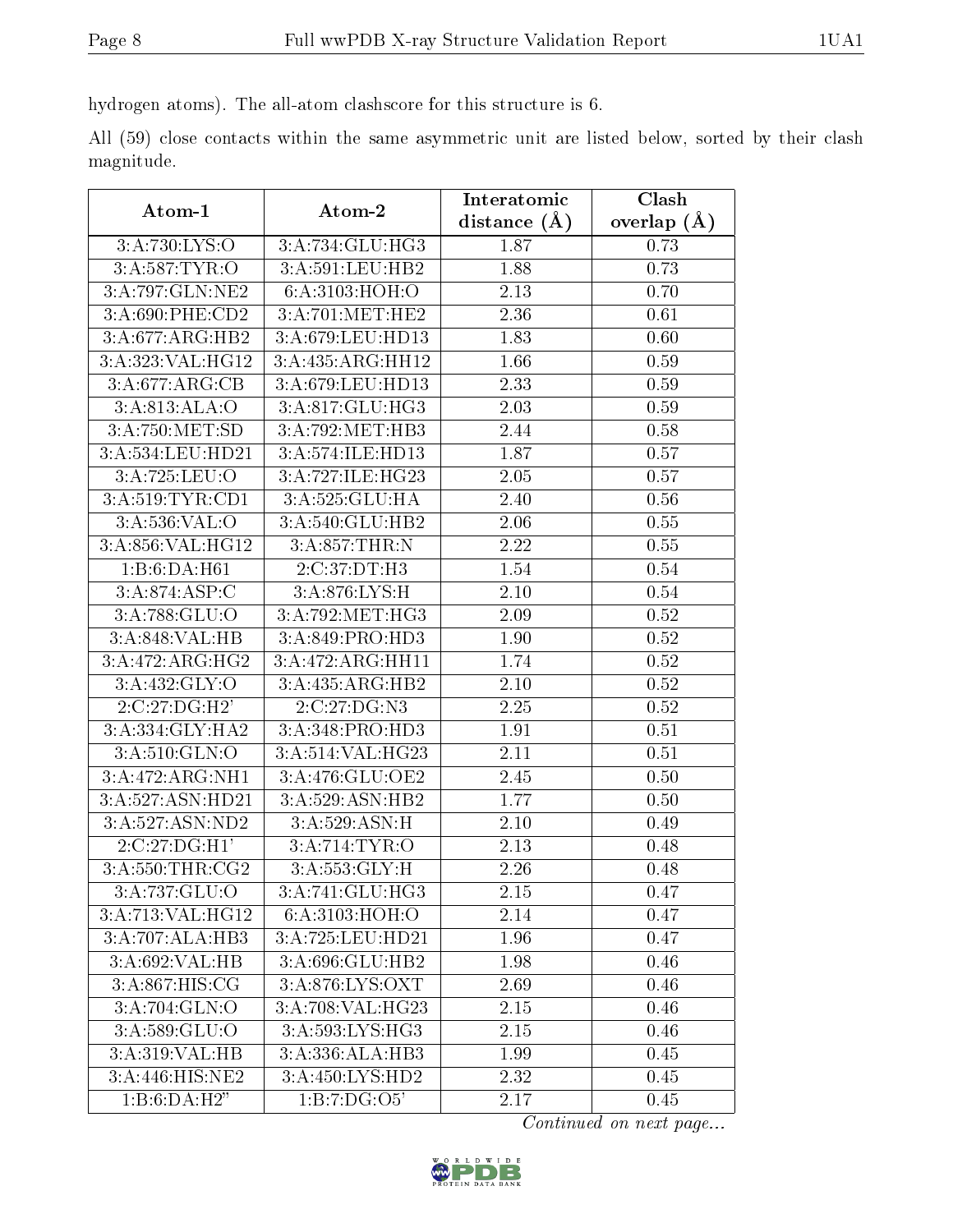|                  |                  | Interatomic      | Clash         |
|------------------|------------------|------------------|---------------|
| Atom-1           | Atom-2           | distance $(\AA)$ | overlap $(A)$ |
| 3:A:483:SER:O    | 3:A:487:GLU:HG3  | 2.16             | 0.45          |
| 3: A:584: GLN:O  | 3:A:589:GLU:HG3  | 2.17             | 0.44          |
| 3:A:591:LEU:HD21 | 3:A:640:PHE:CZ   | 2.52             | 0.44          |
| 3:A:306:ARG:HH21 | 3: A:306:ARG:HG3 | 1.84             | 0.43          |
| 3:A:485:LEU:O    | 3:A:489:GLU:HG3  | 2.18             | 0.43          |
| 3:A:591:LEU:O    | 3:A:595:VAL:HG23 | 2.18             | 0.43          |
| 3:A:875:ALA:O    | 3: A:876: LYS: C | 2.57             | 0.43          |
| 3:A:658:GLU:HG2  | 3:A:797:GLN:HE22 | 1.83             | 0.42          |
| 2:C:29:DA:OP1    | 3: A:611:THR:HA  | 2.19             | 0.42          |
| 3:A:349:GLU:HG2  | 3:A:350:THR:N    | 2.34             | 0.41          |
| 3:A:548:LYS:HD2  | 3:A:555:SER:OG   | 2.20             | 0.41          |
| 3:A:746:VAL:O    | 3:A:750:MET:HG2  | 2.21             | 0.41          |
| 3:A:407:VAL:HG11 | 3:A:413:ALA:HB2  | 2.02             | 0.41          |
| 3:A:459:ARG:HB3  | 3:A:460:PRO:CD   | 2.51             | 0.41          |
| 3:A:613:THR:O    | 3:A:798:GLY:HA2  | 2.21             | 0.41          |
| 3:A:856:VAL:CG1  | 3:A:857:THR:N    | 2.83             | 0.41          |
| 3:A:874:ASP:C    | 3:A:876:LYS:N    | 2.72             | 0.41          |
| 3:A:677:ARG:HB3  | 3:A:679:LEU:HD13 | 2.01             | 0.40          |
| 3:A:723:GLN:C    | 3:A:726:ASN:H    | 2.24             | 0.40          |
| 3:A:713:VAL:CG1  | 6:A:3103:HOH:O   | 2.68             | 0.40          |
| 3:A:849:PRO:O    | 3:A:853:GLU:HG3  | 2.22             | 0.40          |

Continued from previous page...

There are no symmetry-related clashes.

### 5.3 Torsion angles (i)

#### 5.3.1 Protein backbone (i)

In the following table, the Percentiles column shows the percent Ramachandran outliers of the chain as a percentile score with respect to all X-ray entries followed by that with respect to entries of similar resolution.

The Analysed column shows the number of residues for which the backbone conformation was analysed, and the total number of residues.

| $\vert$ Mol $\vert$ Chain $\vert$ | $\boldsymbol{\mathrm{Analysed}}$                                           |  | Favoured   Allowed   Outliers   Percentiles |
|-----------------------------------|----------------------------------------------------------------------------|--|---------------------------------------------|
|                                   | $\mid$ 578/580 (100%) $\mid$ 558 (96%) $\mid$ 18 (3%) $\mid$ 2 (0%) $\mid$ |  | $\vert 41 \vert 37$                         |

All (2) Ramachandran outliers are listed below:

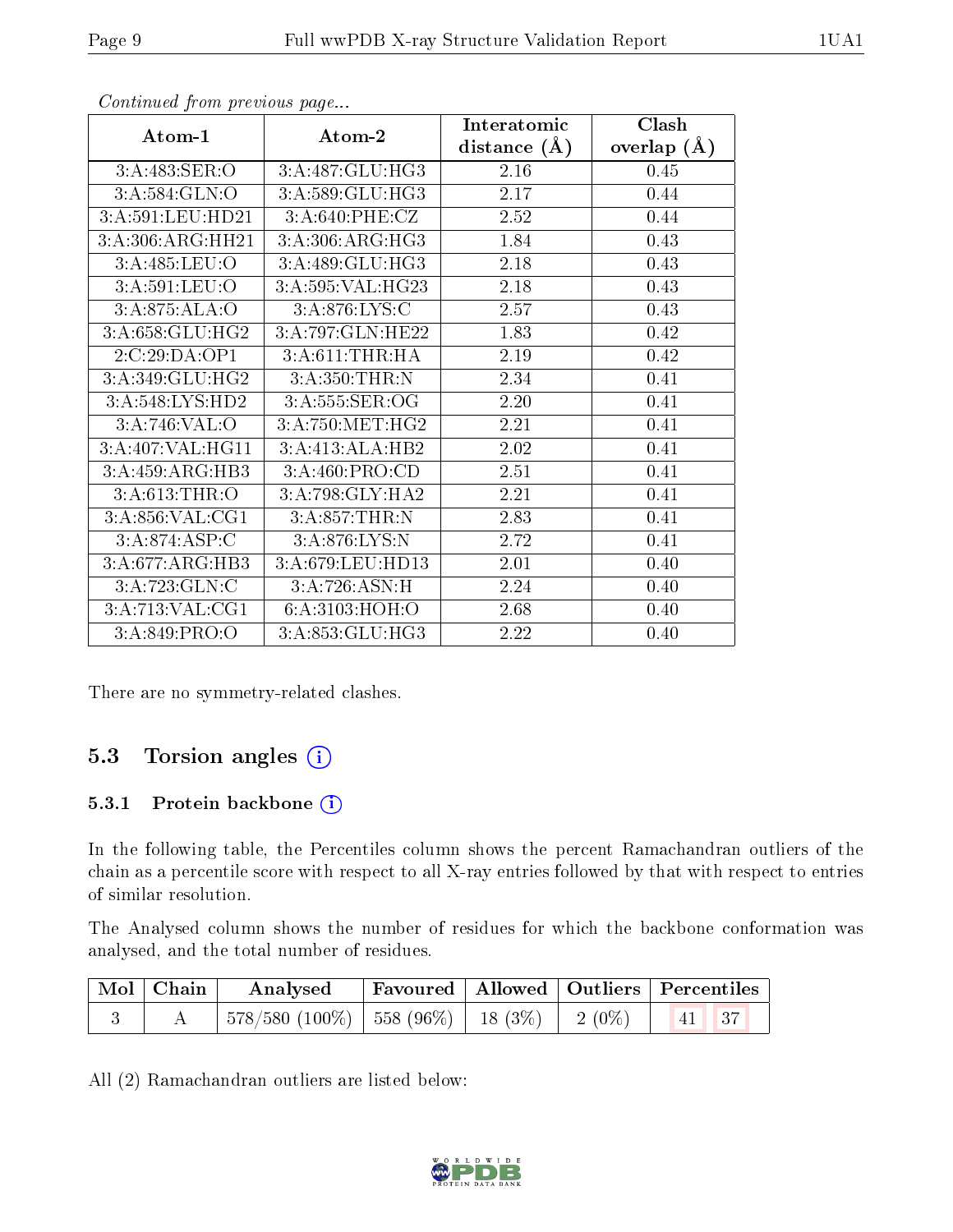| Mol | Chain | Res | L'ype |
|-----|-------|-----|-------|
|     |       | トトン |       |
|     |       |     |       |

#### 5.3.2 Protein sidechains (i)

In the following table, the Percentiles column shows the percent sidechain outliers of the chain as a percentile score with respect to all X-ray entries followed by that with respect to entries of similar resolution.

The Analysed column shows the number of residues for which the sidechain conformation was analysed, and the total number of residues.

| $Mol$   Chain | Analysed                    |          | Rotameric   Outliers   Percentiles |  |
|---------------|-----------------------------|----------|------------------------------------|--|
|               | $495/495(100\%)$ 491 (99\%) | $4(1\%)$ | 81 86                              |  |

All (4) residues with a non-rotameric sidechain are listed below:

| Mol | Chain | Res | Type       |
|-----|-------|-----|------------|
|     |       | 443 | LEU        |
|     |       | 527 | <b>ASN</b> |
|     |       | 534 | LEU        |
|     |       | 591 | LEH        |

Some sidechains can be flipped to improve hydrogen bonding and reduce clashes. All (3) such sidechains are listed below:

| Mol | Chain | Res | Type         |
|-----|-------|-----|--------------|
|     |       | 527 | -ASN         |
|     |       | 724 | ASN          |
|     |       | 854 | $\cdot$ 11 N |

#### 5.3.3 RNA (i)

There are no RNA molecules in this entry.

### 5.4 Non-standard residues in protein, DNA, RNA chains (i)

There are no non-standard protein/DNA/RNA residues in this entry.

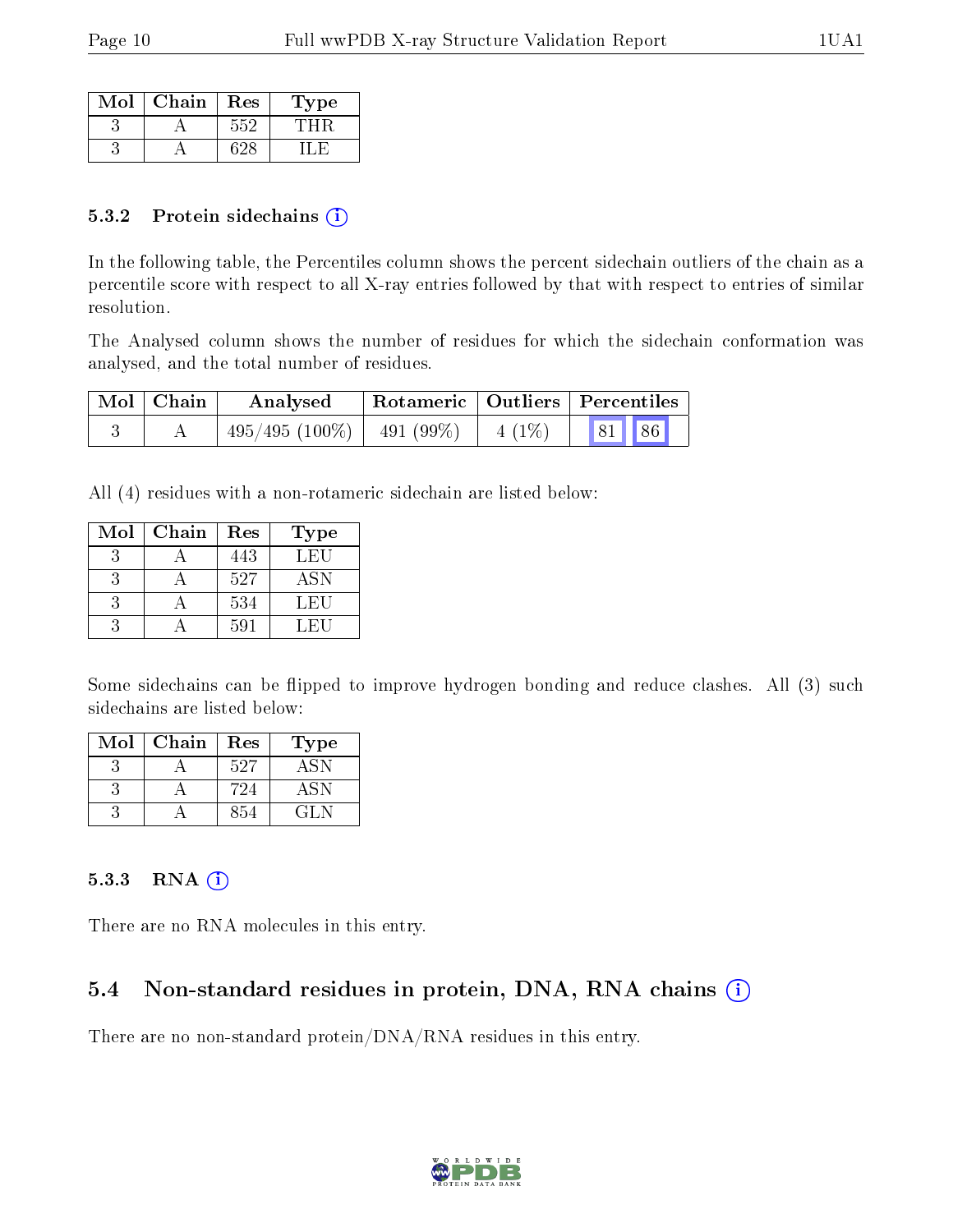### 5.5 Carbohydrates (i)

There are no carbohydrates in this entry.

### 5.6 Ligand geometry  $(i)$

4 ligands are modelled in this entry.

In the following table, the Counts columns list the number of bonds (or angles) for which Mogul statistics could be retrieved, the number of bonds (or angles) that are observed in the model and the number of bonds (or angles) that are defined in the Chemical Component Dictionary. The Link column lists molecule types, if any, to which the group is linked. The Z score for a bond length (or angle) is the number of standard deviations the observed value is removed from the expected value. A bond length (or angle) with  $|Z| > 2$  is considered an outlier worth inspection. RMSZ is the root-mean-square of all Z scores of the bond lengths (or angles).

| Mol | Chain           |  | Res |   | Bond lengths<br>Link |      |             | Bond angles |      |   |
|-----|-----------------|--|-----|---|----------------------|------|-------------|-------------|------|---|
|     | Type            |  |     |   | Counts               | RMSZ | # $ Z  > 2$ | Counts      | RMSZ | Z |
| 4   | AF              |  | 327 | 2 | 16, 16, 16           | 2.40 | $9(56\%)$   | 23, 23, 23  | 0.86 |   |
| 5   | SO <sub>4</sub> |  | 912 |   | 4.4.4                | 0.25 |             | 6.6.6       | 0.06 |   |
| 5   | SO <sub>4</sub> |  | 910 | - | 4,4,4                | 0.25 |             | 6.6.6       | 0.05 |   |
| 5   | SO <sub>4</sub> |  | 911 |   | 4,4,4                | 0.23 |             | 6.6.6       | 0.10 |   |

In the following table, the Chirals column lists the number of chiral outliers, the number of chiral centers analysed, the number of these observed in the model and the number defined in the Chemical Component Dictionary. Similar counts are reported in the Torsion and Rings columns. '-' means no outliers of that kind were identified.

|  |                                          |  | Mol   Type   Chain   Res   Link   Chirals   Torsions   Rings |                     |
|--|------------------------------------------|--|--------------------------------------------------------------|---------------------|
|  | $C \begin{array}{ccc} & 327 \end{array}$ |  |                                                              | $\mid 0/3/3/3 \mid$ |

All (9) bond length outliers are listed below:

| Mol            | Chain         | Res | <b>Type</b> | Atoms     | Z       | Observed $(A$ | Ideal(A) |
|----------------|---------------|-----|-------------|-----------|---------|---------------|----------|
| 4              | С             | 327 | AF          | C4B-C4A   | $-3.27$ | 1.38          | 1.46     |
| $\overline{4}$ | $\rm C$       | 327 | АF          | $C5-C4B$  | 3.07    | 1.44          | 1.40     |
| $\overline{4}$ | $\mathcal{C}$ | 327 | AF          | $C4-C4A$  | 2.90    | 1.44          | 1.40     |
| $\overline{4}$ | С             | 327 | ΑF          | $C2-N$    | 2.86    | 1.48          | 1.38     |
| $\overline{4}$ | $\rm C$       | 327 | АF          | $C4B-C8A$ | 2.83    | 1.46          | 1.40     |
| $\overline{4}$ | C             | 327 | АF          | $C1-C9A$  | 2.80    | 1.44          | 1.39     |
| $\overline{4}$ | $\rm C$       | 327 | AF          | $C8-C8A$  | 2.71    | 1.44          | 1.39     |
| $\overline{4}$ | $\rm C$       | 327 | АF          | $C4A-C9A$ | 2.68    | 1.46          | 1.40     |
| 4              | $\rm C$       | 327 | ΑF          | $C1-C2$   | 2.65    | 1.44          | 1.39     |

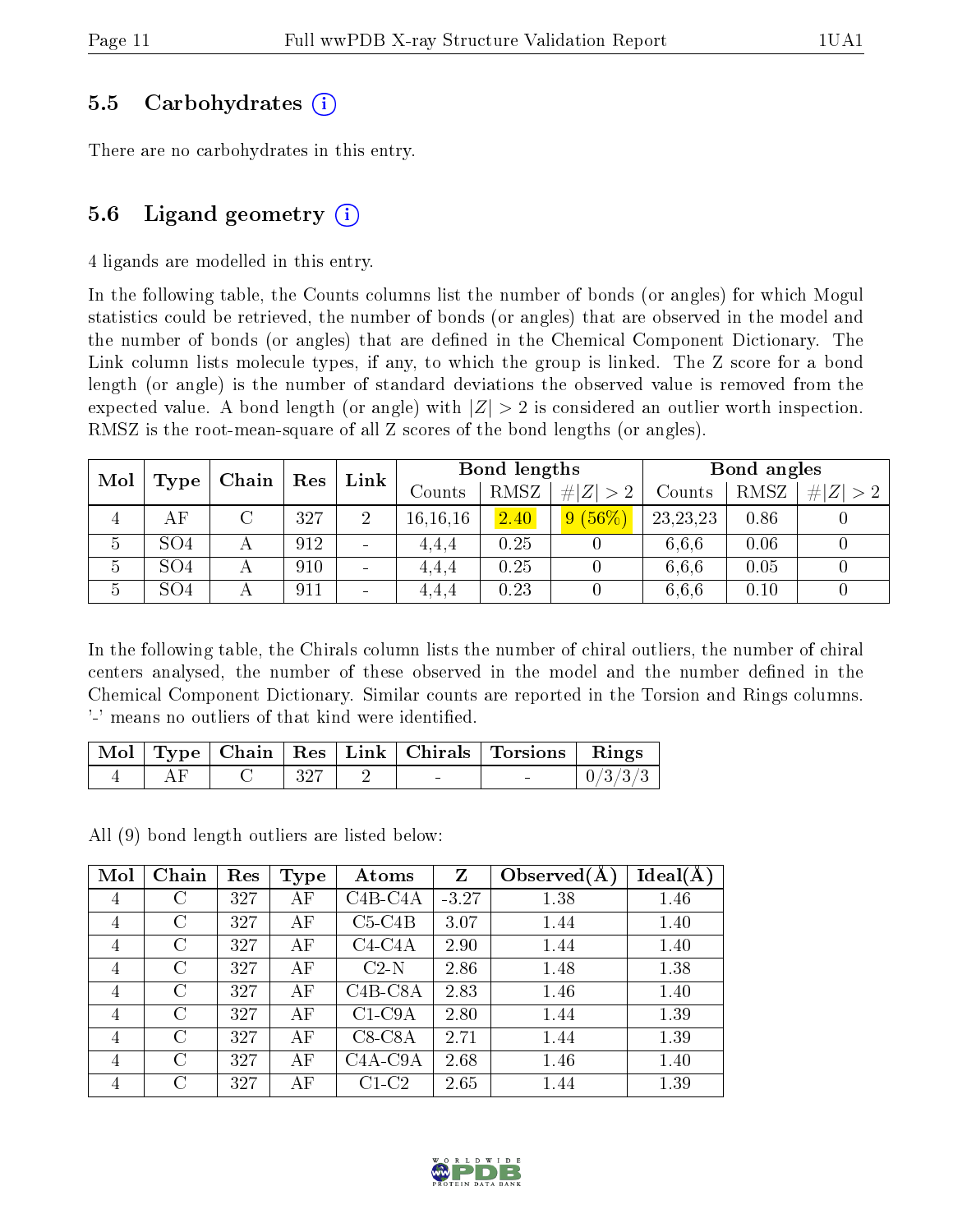There are no bond angle outliers. There are no chirality outliers. There are no torsion outliers. There are no ring outliers. No monomer is involved in short contacts.

### 5.7 [O](https://www.wwpdb.org/validation/2017/XrayValidationReportHelp#nonstandard_residues_and_ligands)ther polymers (i)

There are no such residues in this entry.

## 5.8 Polymer linkage issues (i)

There are no chain breaks in this entry.

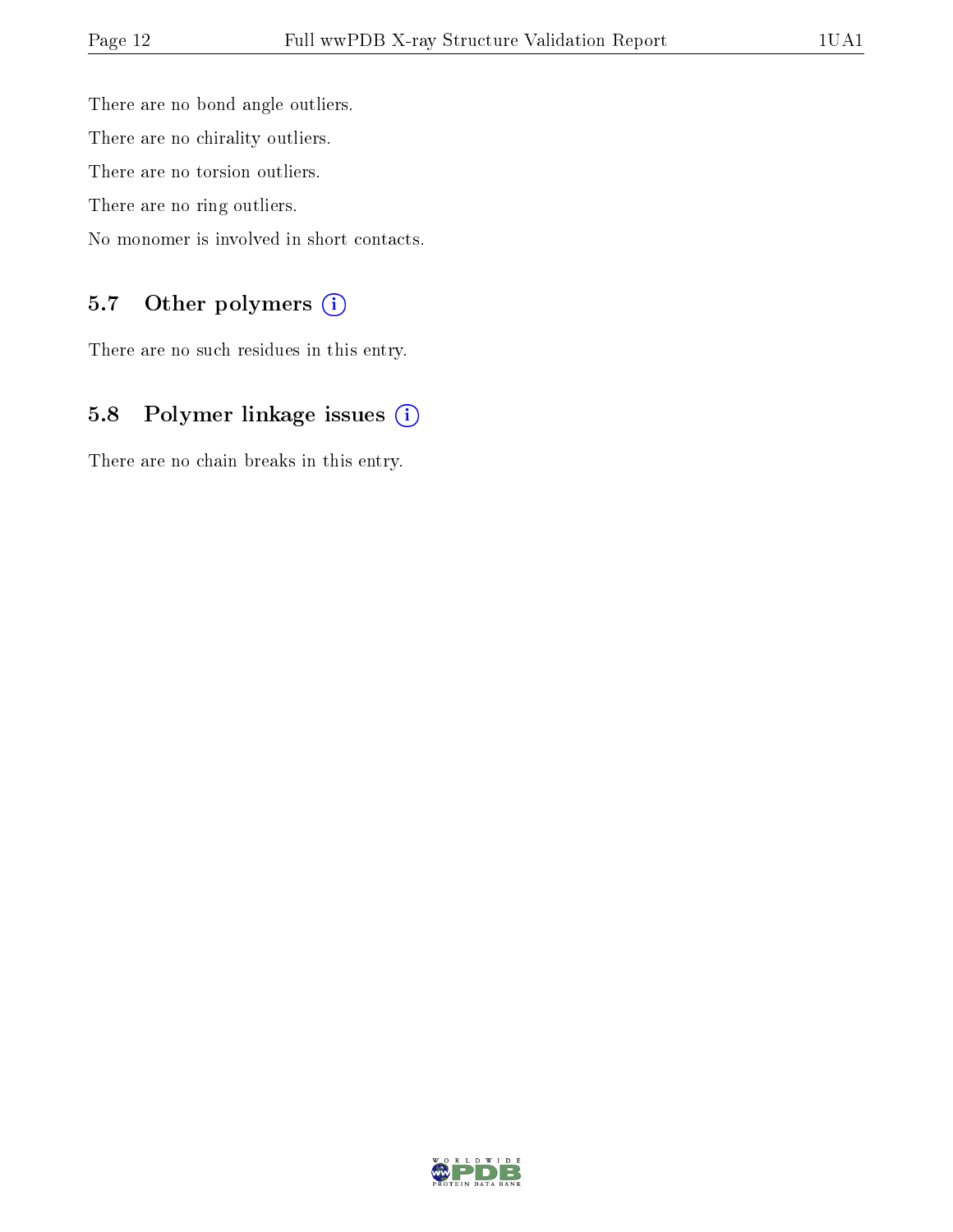# 6 Fit of model and data  $(i)$

## 6.1 Protein, DNA and RNA chains  $(i)$

In the following table, the column labelled  $#RSRZ> 2'$  contains the number (and percentage) of RSRZ outliers, followed by percent RSRZ outliers for the chain as percentile scores relative to all X-ray entries and entries of similar resolution. The OWAB column contains the minimum, median,  $95<sup>th</sup>$  percentile and maximum values of the occupancy-weighted average B-factor per residue. The column labelled ' $Q< 0.9$ ' lists the number of (and percentage) of residues with an average occupancy less than 0.9.

| Mol | Chain         | Analysed          | ${ <\hspace{-1.5pt}{\mathrm{RSRZ}} \hspace{-1.5pt}>}$ | $\#\text{RSRZ}{>}2$   | $OWAB(A^2)$    | $Q<$ 0.9 |
|-----|---------------|-------------------|-------------------------------------------------------|-----------------------|----------------|----------|
|     |               | $11/11$ $(100\%)$ | 1.11                                                  | $3(27%)$ 0 0          | 29, 38, 67, 72 |          |
| 2   | $\mathcal{C}$ | $12/14$ (85%)     | 0.56                                                  | $2(16\%)$ 1           | 27, 41, 67, 73 |          |
|     |               | $580/580(100\%)$  | 0.16                                                  | $27(4\%)$ 31<br>30    | 18, 27, 49, 63 |          |
| All | All           | $603/605(99\%)$   | 0.19                                                  | $32(5\%)$<br>26<br>25 | 18, 27, 51, 73 |          |

All (32) RSRZ outliers are listed below:

| Mol            | Chain                   | Res            | Type                    | $_{\rm RSRZ}$    |
|----------------|-------------------------|----------------|-------------------------|------------------|
| 3              | A                       | 719            | TYR                     | 7.4              |
| $\overline{3}$ | $\overline{A}$          | 729            | $\rm{ARG}$              | 6.6              |
| $\overline{3}$ | $\overline{\rm A}$      | 552            | <b>THR</b>              | 6.1              |
| $\overline{3}$ | $\overline{\rm A}$      | 551            | $\overline{\text{LYS}}$ | $\overline{5.5}$ |
| $\overline{1}$ | $\overline{\mathrm{B}}$ | $6\phantom{.}$ | DA                      | $5.5\,$          |
| $\overline{3}$ | $\overline{\rm A}$      | 723            | $\overline{\text{GLN}}$ | $\overline{4.6}$ |
| $\overline{3}$ | $\overline{\rm A}$      | 550            | <b>THR</b>              | 4.6              |
| $\overline{2}$ | $\overline{\rm C}$      | 37             | DT                      | 4.2              |
| $\overline{3}$ | $\overline{\rm A}$      | 735            | PHE                     | 4.1              |
| $\overline{3}$ | $\overline{\rm A}$      | 876            | <b>LYS</b>              | $3.9\,$          |
| $\overline{3}$ | $\overline{\rm A}$      | 297            | $\rm ALA$               | $3.9\,$          |
| $\overline{3}$ | $\overline{\rm A}$      | 306            | $\rm{ARG}$              | 3.7              |
| $\overline{3}$ | $\overline{\rm A}$      | 782            | $\overline{\text{ASN}}$ | $\overline{3.7}$ |
| $\overline{3}$ | $\overline{\rm A}$      | 553            | <b>GLY</b>              | 3.7              |
| $\overline{3}$ | $\overline{\rm A}$      | 520            | $\widetilde{{\rm GLU}}$ | $\overline{3.7}$ |
| $\overline{3}$ | $\overline{\rm A}$      | 431            | $\overline{\text{LYS}}$ | 3.6              |
| $\overline{3}$ | $\overline{\rm A}$      | 434            | <b>LYS</b>              | $\overline{3.5}$ |
| $\overline{3}$ | $\overline{\rm A}$      | 433            | $\overline{\rm ALA}$    | $\overline{3.5}$ |
| $\overline{3}$ | $\overline{\rm A}$      | 531            | PRO                     | $\rm 3.2$        |
| $\overline{1}$ | $\, {\bf B}$            | $\overline{7}$ | DG                      | $3.0\,$          |
| $\overline{3}$ | $\overline{\rm A}$      | 298            | ALA                     | 2.9              |
| $\overline{2}$ | $\overline{\rm C}$      | 36             | DC                      | 2.9              |
| $\overline{3}$ | А                       | 738            | ${\rm ARG}$             | 2.8              |

Continued on next page...